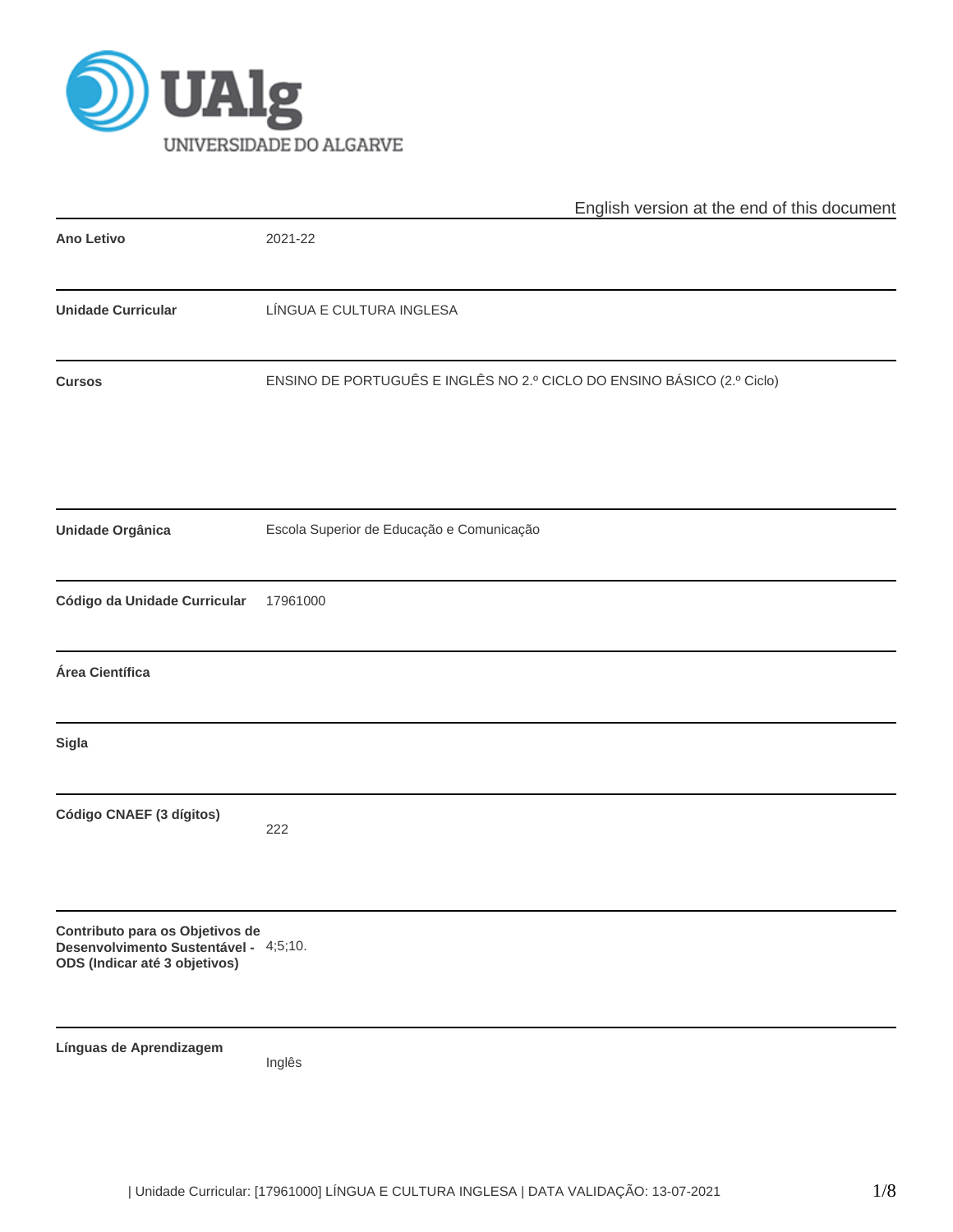

**Modalidade de ensino**

Presencial / on-line

Docente Responsável **Rosana Corga Fernandes Durão** 

| <b>HORAS DE CONTACTO (*)</b><br><b>AULA</b><br><b>I DOCENT</b><br>1PO<br>ਾ?MA<br>71AL |
|---------------------------------------------------------------------------------------|
|---------------------------------------------------------------------------------------|

\* Para turmas lecionadas conjuntamente, apenas é contabilizada a carga horária de uma delas.

| <b>ANO</b> | <b>PERIODO DE FUNCIONAMENTO*</b> | <b>HORAS DE CONTACTO</b> | I HORAS TOTAIS DE TRABALHO | <b>ECTS</b> |
|------------|----------------------------------|--------------------------|----------------------------|-------------|
|            | ت                                | 15T: 15TP: 2.5OT         | 112                        |             |

\* A-Anual;S-Semestral;Q-Quadrimestral;T-Trimestral

# **Precedências**

Sem precedências

# **Conhecimentos Prévios recomendados**

Conhecimentos de Inglês Nível C1 do QECR.

### **Objetivos de aprendizagem (conhecimentos, aptidões e competências)**

- Compreender os sistemas educativos do Reino Unido e dos EUA, assim como a sua cultura escolar e os desafios sociais que a escola contemporânea aí enfrenta;
- Compreender a diversidade linguística que existe nesses países e as implicações que isso tem nos planos social, político, cultural e educativo;
- Desenvolver as capacidades de analise e de reflexão de fenómenos culturais e linguísticos dos países anglófonos, promovendo o sentido crítico nas abordagens que são levadas a cabo e as inferências que se podem extrair para a prática profissional;
- Fomentar a capacidade de comparação entre culturas, dentro da lógica da comunicação intercultural, apostando na valorização do outro como ponto de referência para a reflexão em torno das questões de identidade e representação;
- Desenvolver as capacidades de exposição oral e escrita em Inglês, em particular dentro do registo académico, com especial incidência na argumentação, na estruturação e complexidade de ideias, e na pertinência de conteúdos.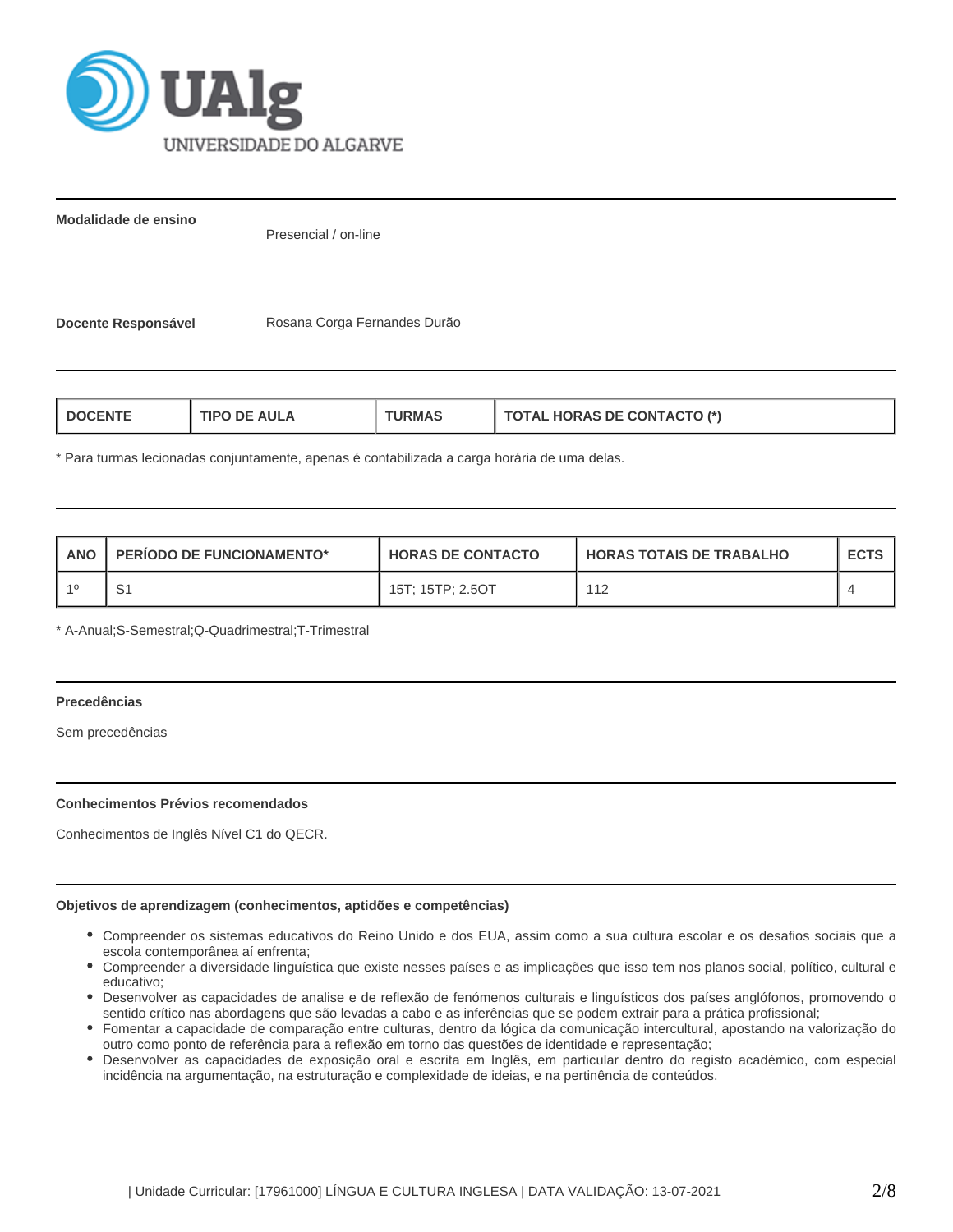

### **Conteúdos programáticos**

- 1. Os sistemas educativos do Reino Unido e dos Estados Unidos da América, a sua cultura escolar e os desafios sociais que a escola contemporânea aí enfrenta;
- 2. A diversidade linguistica no Reino Unido e nos Estados Unidos da América e as implicações que tal diversidade tem nos planos social, político, cultural e educativo;
- 3. Os desafios do multiculturalismo e a comunicação intercultural no seio das sociedades britânica e norte-americana e em particular no âmbito da escola e das comunidades locais;
- 4. Questionamento de valores, identidades, representações e pertenças da juventude britânica e norte-americana;
- 5. A escrita académica em torno destes temas com especial ênfase:
	- no desenvolvimento do léxico adequado às temáticas estudadas;
	- nos aspetos da frase complexa em função das temáticas estudadas

#### **Metodologias de ensino (avaliação incluída)**

- Discussão em torno dos temas abordados;
- Debates alicerçados em leituras de textos de diferentes géneros e registos;
- Análise e interpretação de obras (literárias, cinematográficas, artísticas, etc.) relacionadas com os temas;
- Elaboração pontual de trabalhos de pesquisa sucintos baseados em tópicos relevantes a apresentar na aula;
- Pesquisas.

Avaliação:

Os alunos deverão realizar os seguintes trabalhos dentro dos prazos estipulados polo docente:

Avaliação: Os alunos deverão realizar os seguintes trabalhos dentro dos prazos estipulados pelo docente:

a) Recensões críticas sobre textos teóricos selecionados pelo docente (20%)

b) Elaboração de trabalho de pesquisa ou de reflexão teórica aprofundado sobre um tema a propor pelo aluno e aprovado pelo docente (40%)

c) Exposição oral de 15 minutos sobre esse tema (40%)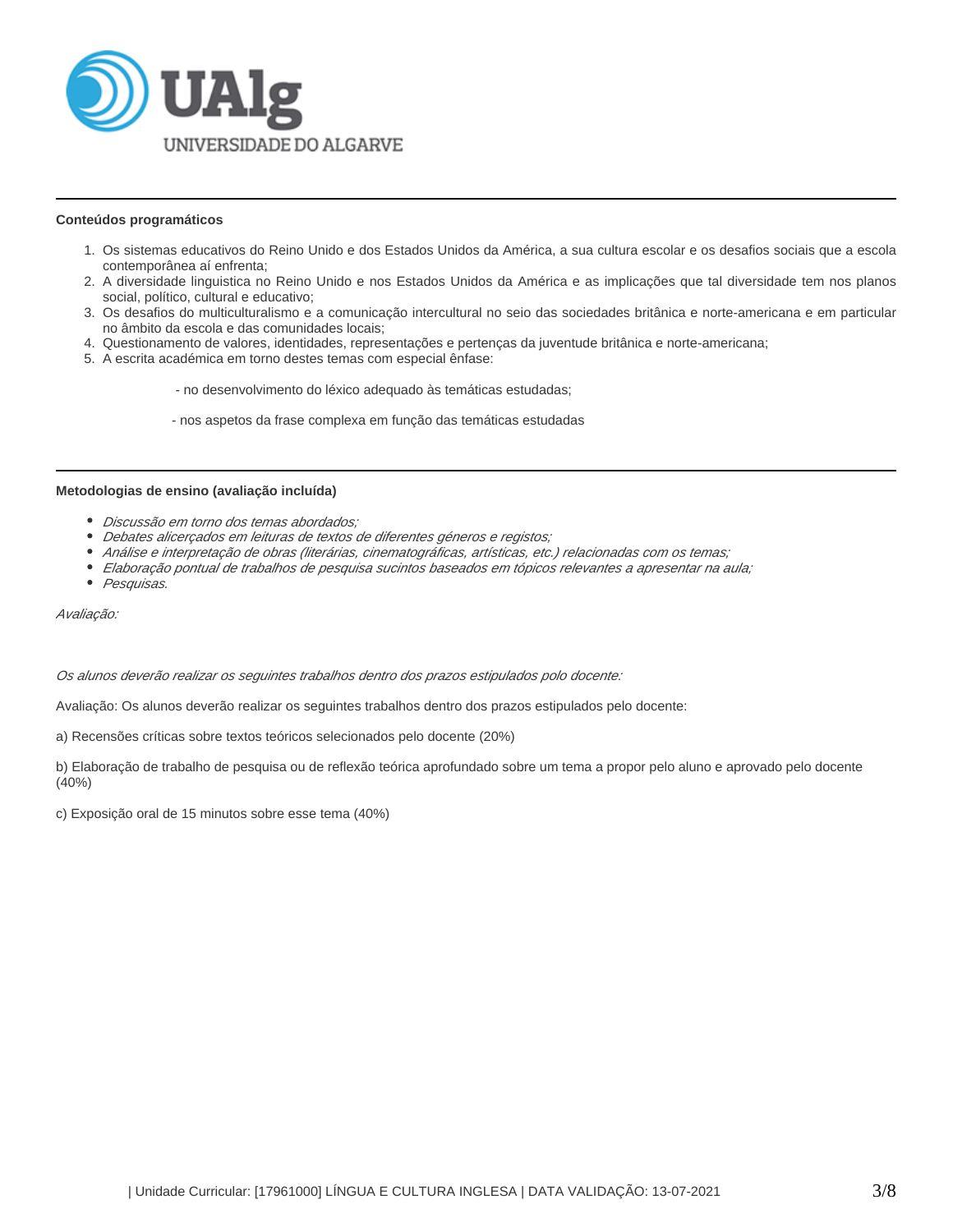

**Bibliografia principal**

Adolphs, S; Knight, D. (2020). The Routledge Handbook of English Language and Digital Humanities. Routledge.

Bryson, B. (2010). Made in America. Transworld Digital.

--- (2009). Mother Tongue: The Story of the English Language. Penguin.

Crystal, D. (2002). The English Language: A Guided Tour of the Language. Penguin.

Crystal, D. (2019). (3rd Ed). The Cambridge Encyclopedia of English Language. Cambridge University Press

Dicker, S. J. (2003). Languages in America: a pluralist view. Multilingual Matters.

Hollowell, J. (2003). Britain since 1945. Blackwell.

Jones, K. (2002). Education in Britain: 1944 to the Present. Polity Press.

McCormick, J. (2012). Contemporary Britain. Palgrave Macmillan.

Price, G. (ed.) (2000). Languages in Britain & Ireland. Blackwell.

Singh, R. (2002). Contemporary American Politics and Society: Issues and Controversies. Sage.

Spring, J. (2011). American Education. McGraw-Hill.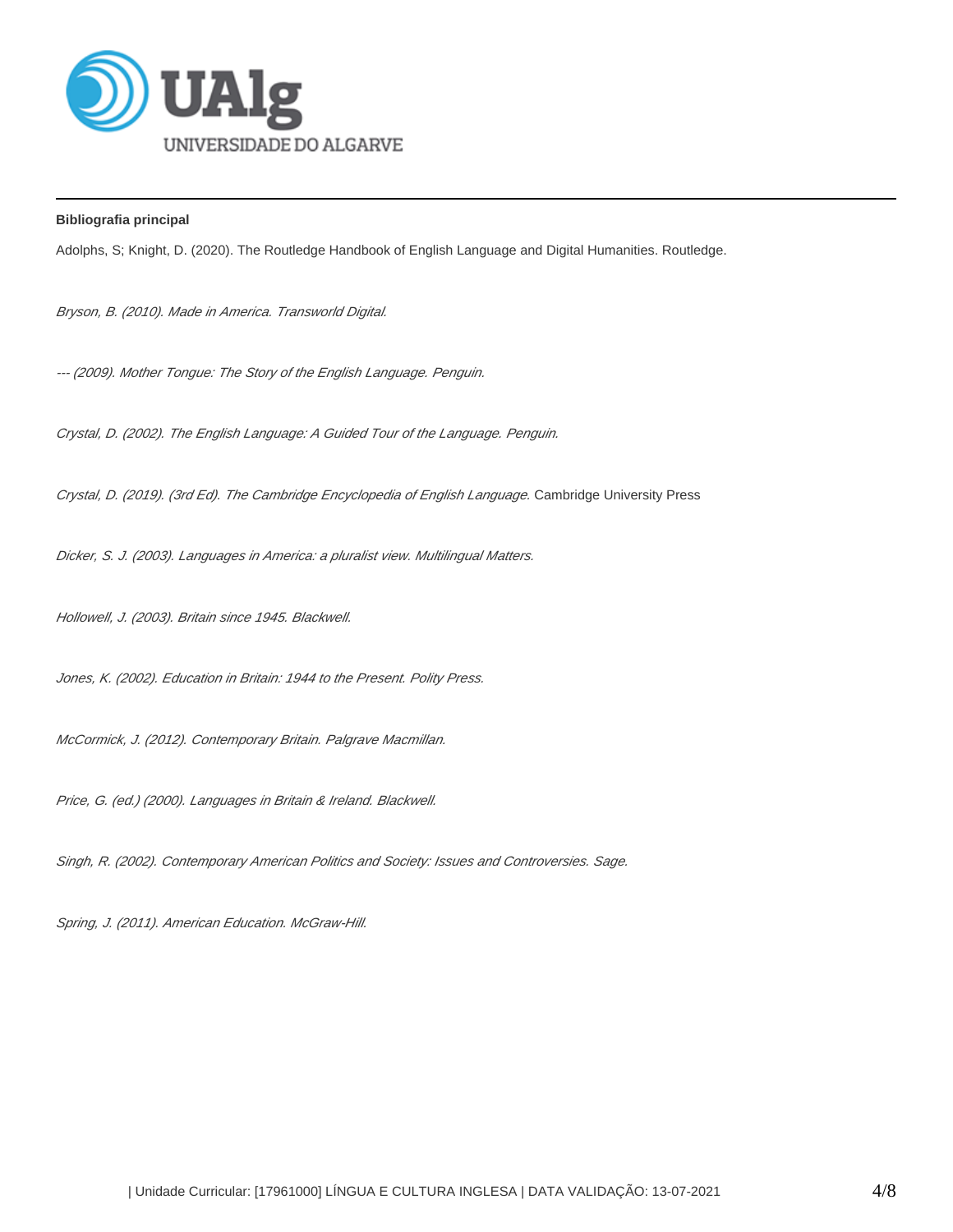

| <b>Academic Year</b>                                                                                   | 2021-22                                                                                    |
|--------------------------------------------------------------------------------------------------------|--------------------------------------------------------------------------------------------|
| <b>Course unit</b>                                                                                     | ENGLISH LANGUAGE AND CULTURE                                                               |
| <b>Courses</b>                                                                                         | TEACHING OF PORTUGUESE AND ENGLISH IN THE SECOND CYCLE OF BASIC EDUCATION<br>Common Branch |
| <b>Faculty / School</b>                                                                                | SCHOOL OF EDUCATION AND COMMUNICATION                                                      |
| <b>Main Scientific Area</b>                                                                            |                                                                                            |
| Acronym                                                                                                |                                                                                            |
| <b>CNAEF</b> code (3 digits)                                                                           | 222                                                                                        |
| <b>Contribution to Sustainable</b><br><b>Development Goals - SGD</b><br>(Designate up to 3 objectives) | 4;5;10.                                                                                    |
| Language of instruction                                                                                | English                                                                                    |
| <b>Teaching/Learning modality</b>                                                                      | Classroom / on-line                                                                        |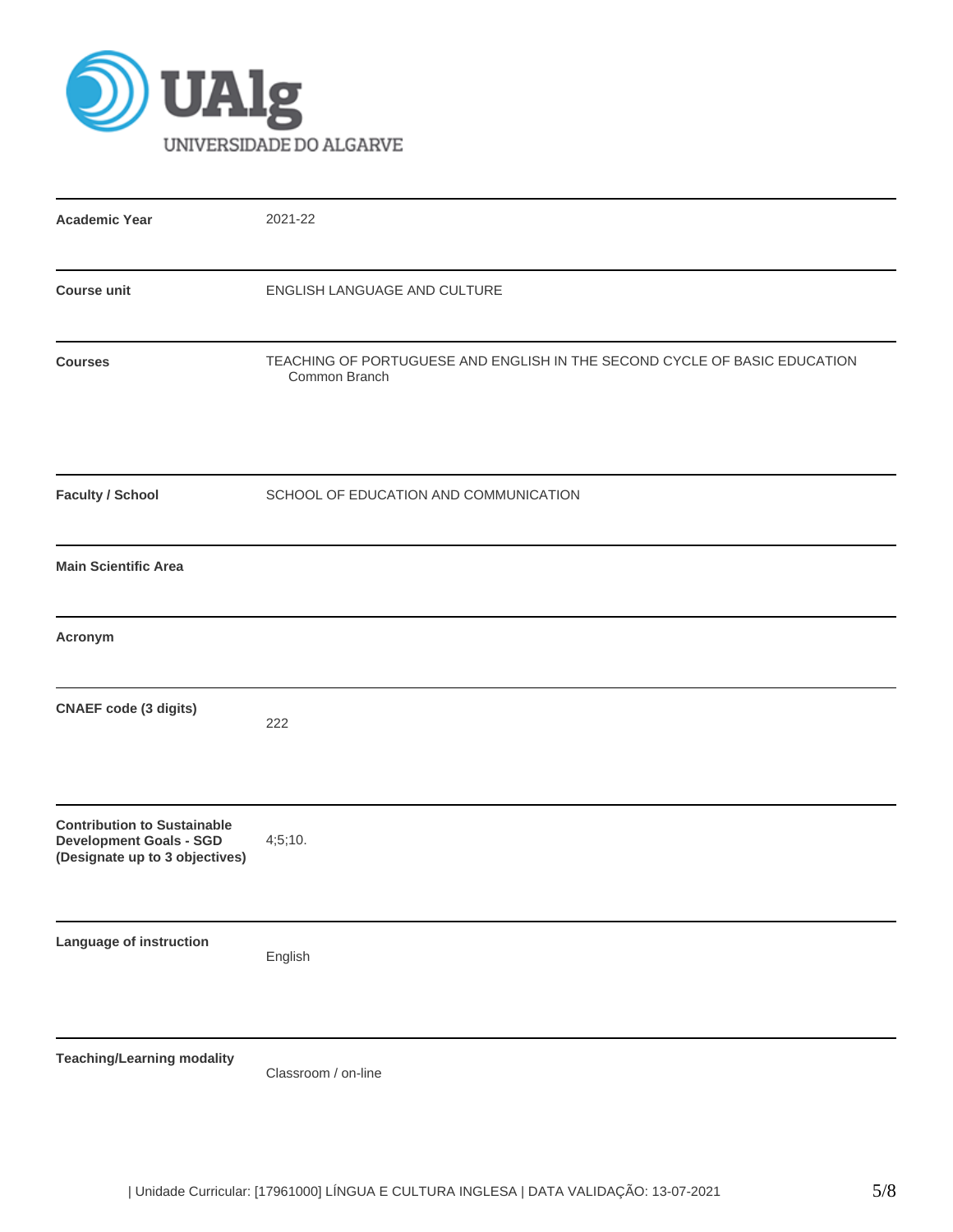

**Coordinating teacher** Rosana Corga Fernandes Durão

\* For classes taught jointly, it is only accounted the workload of one.

| <b>Contact hours</b> | TD. |    |    |    |       |     | `otal                                                                                                                        |
|----------------------|-----|----|----|----|-------|-----|------------------------------------------------------------------------------------------------------------------------------|
|                      |     | ١К | ΙЮ | ШC | II2.5 | IІC |                                                                                                                              |
|                      |     |    |    |    |       |     | T. Theoretical: TD. Theoretical and propried : DI. Droptical and laboraterial: TO. Field Warler C. Comings: E. Training: OT. |

T - Theoretical; TP - Theoretical and practical ; PL - Practical and laboratorial; TC - Field Work; S - Seminar; E - Training; OT - Tutorial; O - Other

#### **Pre-requisites**

no pre-requisites

# **Prior knowledge and skills**

Level C2 of the CEFR.

# **The students intended learning outcomes (knowledge, skills and competences)**

- Understand the education systems of the United Kingdom and the USA, as well as their school culture and the social challenges that contemporary schools face there;
- Understand the linguistic diversity that exists in these countries and the implications that this has on the social, political, cultural and educational levels;
- Develop the skills of analysis and reflection of cultural and linguistic phenomena in English-speaking countries, promoting a critical sense in the approaches that are carried out and the inferences that can be drawn for professional practice;
- Encourage the ability to compare cultures, within the logic of intercultural communication, focusing on valuing the other as a reference point for reflection on issues of identity and representation;
- Develop oral and written the skills English, particularly within the academic register, with a special focus on argumentation, structuring and complexity of ideas, and the relevance of content.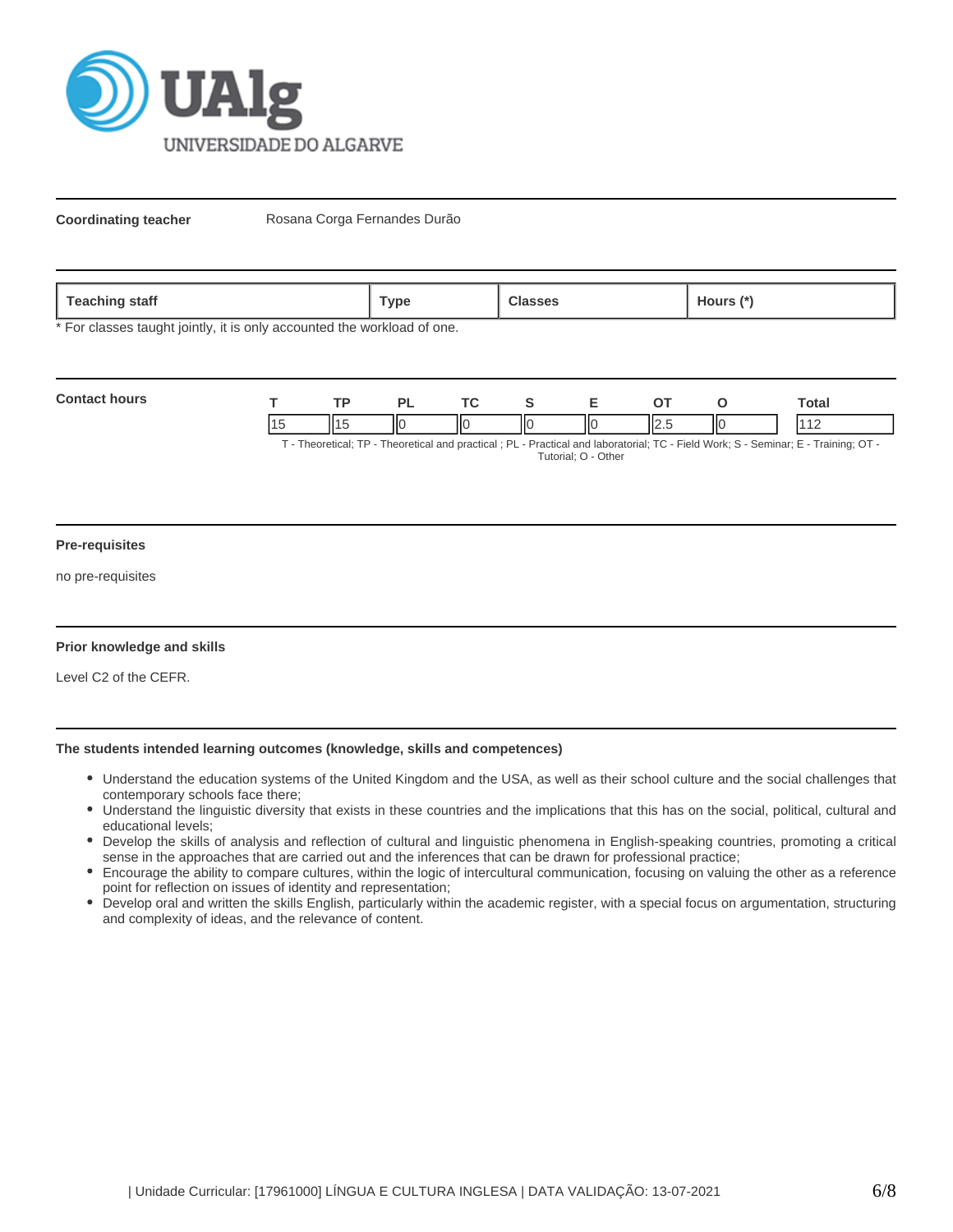

# **Syllabus**

- The educational systems of the United Kingdom and the United States of America, their school culture and the social challenges that contemporary schools face there;
- Linguistic diversity in the United Kingdom and the United States of America and the implications that such diversity has on the social, political, cultural and educational levels;
- The challenges of multiculturalism and intercultural communication within British and North American societies and in particular within schools and local communities;
- Questioning values, identities, representations and belongings of the British and American youth;
- Academic writing on these subjects, with an emphasis on:
	- the development of appropriate vocabulary related to the topics studied;
	- aspects of complex sentences related to the topics studied.

#### **Teaching methodologies (including evaluation)**

- Discussion around the topics covered;
- Debates based on readings of texts of different genres and records;
- Analysis and interpretation of works (literary, cinematographic, artistic, etc.) related to the themes;
- Succinct research papers based on relevant topics to be presented in class;
- Research.

Evaluation:

Students must perform the following work within the deadlines set by the teacher:

a) critical recensions on theoretical texts selected by the teacher (20%)

b) research work or theoretical reflection on a theme proposed by the student (40%)

c) Oral presentation of that work (40%)